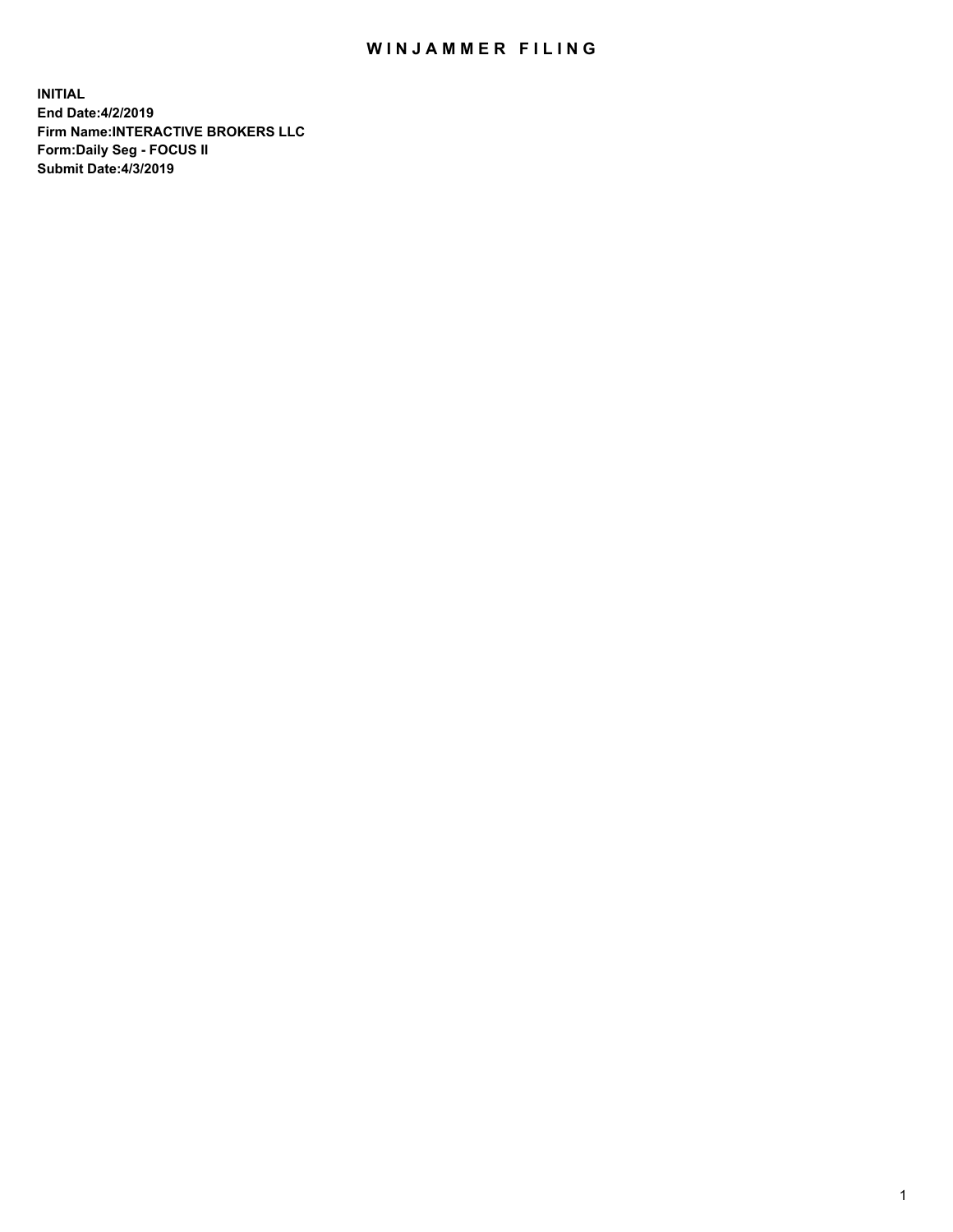**INITIAL End Date:4/2/2019 Firm Name:INTERACTIVE BROKERS LLC Form:Daily Seg - FOCUS II Submit Date:4/3/2019 Daily Segregation - Cover Page**

| Name of Company                                                                                                                                                                                                                                                                                                                | <b>INTERACTIVE BROKERS LLC</b>                                                      |
|--------------------------------------------------------------------------------------------------------------------------------------------------------------------------------------------------------------------------------------------------------------------------------------------------------------------------------|-------------------------------------------------------------------------------------|
| <b>Contact Name</b>                                                                                                                                                                                                                                                                                                            | James Menicucci                                                                     |
| <b>Contact Phone Number</b>                                                                                                                                                                                                                                                                                                    | 203-618-8085                                                                        |
| <b>Contact Email Address</b>                                                                                                                                                                                                                                                                                                   | jmenicucci@interactivebrokers.c<br>om                                               |
| FCM's Customer Segregated Funds Residual Interest Target (choose one):<br>a. Minimum dollar amount: ; or<br>b. Minimum percentage of customer segregated funds required:% ; or<br>c. Dollar amount range between: and; or<br>d. Percentage range of customer segregated funds required between:% and%.                         | $\overline{\mathbf{0}}$<br>$\overline{\mathbf{0}}$<br>155,000,000 245,000,000<br>00 |
| FCM's Customer Secured Amount Funds Residual Interest Target (choose one):<br>a. Minimum dollar amount: ; or<br>b. Minimum percentage of customer secured funds required:% ; or<br>c. Dollar amount range between: and; or<br>d. Percentage range of customer secured funds required between:% and%.                           | $\overline{\mathbf{0}}$<br>$\pmb{0}$<br>80,000,000 120,000,000<br>00                |
| FCM's Cleared Swaps Customer Collateral Residual Interest Target (choose one):<br>a. Minimum dollar amount: ; or<br>b. Minimum percentage of cleared swaps customer collateral required:% ; or<br>c. Dollar amount range between: and; or<br>d. Percentage range of cleared swaps customer collateral required between:% and%. | $\overline{\mathbf{0}}$<br>$\underline{\mathbf{0}}$<br>0 <sub>0</sub><br>00         |

Attach supporting documents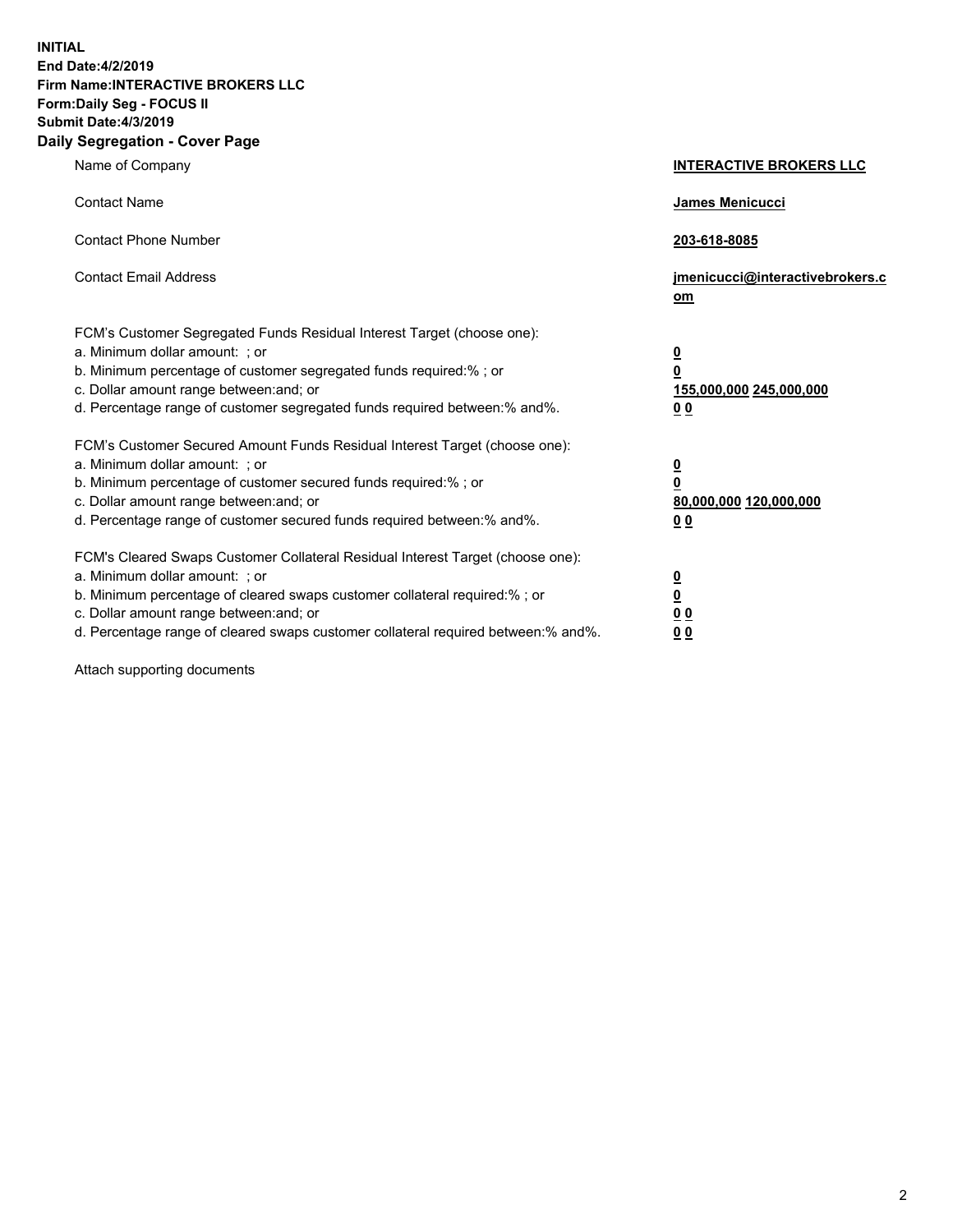## **INITIAL End Date:4/2/2019 Firm Name:INTERACTIVE BROKERS LLC Form:Daily Seg - FOCUS II Submit Date:4/3/2019 Daily Segregation - Secured Amounts**

|     | 2011, Ocgi ogation - Oceaned Anioanita                                                                     |                                  |
|-----|------------------------------------------------------------------------------------------------------------|----------------------------------|
|     | Foreign Futures and Foreign Options Secured Amounts                                                        |                                  |
|     | Amount required to be set aside pursuant to law, rule or regulation of a foreign                           | $0$ [7305]                       |
|     | government or a rule of a self-regulatory organization authorized thereunder                               |                                  |
| 1.  | Net ledger balance - Foreign Futures and Foreign Option Trading - All Customers                            |                                  |
|     | A. Cash                                                                                                    | 430, 191, 881 [7315]             |
|     | B. Securities (at market)                                                                                  | $0$ [7317]                       |
| 2.  | Net unrealized profit (loss) in open futures contracts traded on a foreign board of trade                  | 10,499,469 [7325]                |
| 3.  | Exchange traded options                                                                                    |                                  |
|     | a. Market value of open option contracts purchased on a foreign board of trade                             | 120,981 [7335]                   |
|     | b. Market value of open contracts granted (sold) on a foreign board of trade                               | -11,684 [7337]                   |
| 4.  | Net equity (deficit) (add lines 1. 2. and 3.)                                                              | 440,800,647 [7345]               |
| 5.  | Account liquidating to a deficit and account with a debit balances - gross amount                          | 9,833 [7351]                     |
|     | Less: amount offset by customer owned securities                                                           | 0 [7352] 9,833 [7354]            |
| 6.  | Amount required to be set aside as the secured amount - Net Liquidating Equity                             | 440,810,480 [7355]               |
|     | Method (add lines 4 and 5)                                                                                 |                                  |
| 7.  | Greater of amount required to be set aside pursuant to foreign jurisdiction (above) or line                | 440,810,480 [7360]               |
|     | 6.                                                                                                         |                                  |
|     | FUNDS DEPOSITED IN SEPARATE REGULATION 30.7 ACCOUNTS                                                       |                                  |
| 1.  | Cash in banks                                                                                              |                                  |
|     | A. Banks located in the United States                                                                      | 54,600,567 [7500]                |
|     | B. Other banks qualified under Regulation 30.7                                                             | 0 [7520] 54,600,567 [7530]       |
| 2.  | Securities                                                                                                 |                                  |
|     | A. In safekeeping with banks located in the United States                                                  | 412,327,352 [7540]               |
|     | B. In safekeeping with other banks qualified under Regulation 30.7                                         | 0 [7560] 412,327,352 [7570]      |
| 3.  | Equities with registered futures commission merchants                                                      |                                  |
|     | A. Cash                                                                                                    | $0$ [7580]                       |
|     | <b>B.</b> Securities                                                                                       | $0$ [7590]                       |
|     | C. Unrealized gain (loss) on open futures contracts                                                        | $0$ [7600]                       |
|     | D. Value of long option contracts                                                                          | $0$ [7610]                       |
|     | E. Value of short option contracts                                                                         | 0 [7615] 0 [7620]                |
| 4.  | Amounts held by clearing organizations of foreign boards of trade                                          |                                  |
|     | A. Cash                                                                                                    | $0$ [7640]                       |
|     | <b>B.</b> Securities                                                                                       | $0$ [7650]                       |
|     | C. Amount due to (from) clearing organization - daily variation                                            | $0$ [7660]                       |
|     | D. Value of long option contracts                                                                          | $0$ [7670]                       |
|     | E. Value of short option contracts                                                                         | 0 [7675] 0 [7680]                |
| 5.  | Amounts held by members of foreign boards of trade                                                         |                                  |
|     | A. Cash                                                                                                    | 88,628,779 [7700]                |
|     | <b>B.</b> Securities                                                                                       | $0$ [7710]                       |
|     | C. Unrealized gain (loss) on open futures contracts                                                        | 6,039,827 [7720]                 |
|     | D. Value of long option contracts                                                                          | 120,981 [7730]                   |
|     | E. Value of short option contracts                                                                         | -11,684 [7735] 94,777,903 [7740] |
| 6.  | Amounts with other depositories designated by a foreign board of trade                                     | 0 [7760]                         |
| 7.  | Segregated funds on hand                                                                                   | $0$ [7765]                       |
| 8.  | Total funds in separate section 30.7 accounts                                                              | 561,705,822 [7770]               |
| 9.  | Excess (deficiency) Set Aside for Secured Amount (subtract line 7 Secured Statement<br>Page 1 from Line 8) | 120,895,342 [7380]               |
| 10. | Management Target Amount for Excess funds in separate section 30.7 accounts                                | 80,000,000 [7780]                |
| 11. | Excess (deficiency) funds in separate 30.7 accounts over (under) Management Target                         | 40,895,342 [7785]                |
|     |                                                                                                            |                                  |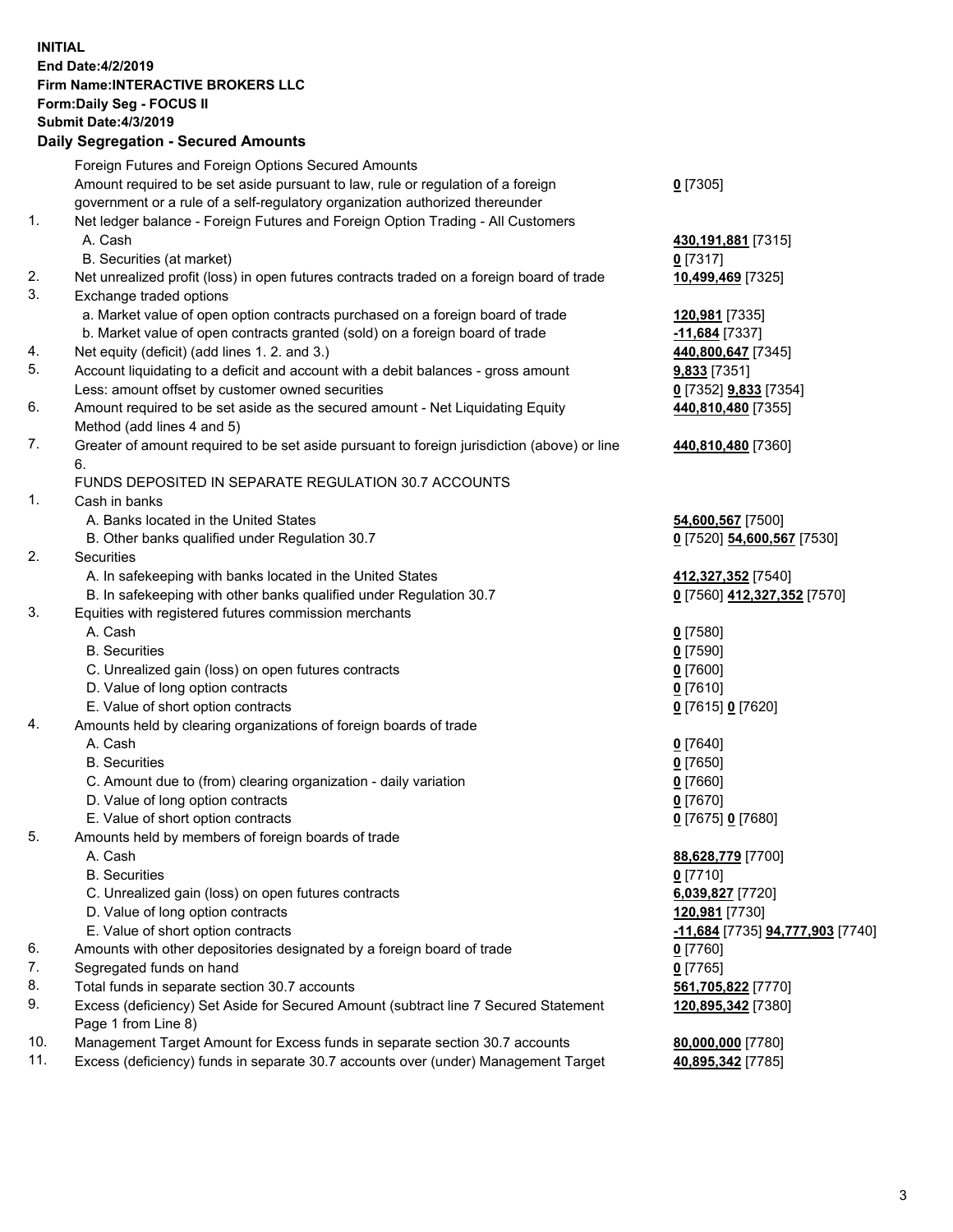|     | <b>INITIAL</b>                                                                      |                                    |
|-----|-------------------------------------------------------------------------------------|------------------------------------|
|     | End Date: 4/2/2019                                                                  |                                    |
|     | <b>Firm Name:INTERACTIVE BROKERS LLC</b>                                            |                                    |
|     | Form: Daily Seg - FOCUS II                                                          |                                    |
|     | <b>Submit Date: 4/3/2019</b>                                                        |                                    |
|     | Daily Segregation - Segregation Statement                                           |                                    |
|     | SEGREGATION REQUIREMENTS(Section 4d(2) of the CEAct)                                |                                    |
| 1.  | Net ledger balance                                                                  |                                    |
|     | A. Cash                                                                             | 3,776,165,585 [7010]               |
|     | B. Securities (at market)                                                           | $0$ [7020]                         |
| 2.  | Net unrealized profit (loss) in open futures contracts traded on a contract market  | -7,437,418 [7030]                  |
| 3.  | Exchange traded options                                                             |                                    |
|     | A. Add market value of open option contracts purchased on a contract market         | 136,664,780 [7032]                 |
|     | B. Deduct market value of open option contracts granted (sold) on a contract market | -199,665,863 [7033]                |
| 4.  | Net equity (deficit) (add lines 1, 2 and 3)                                         | 3,705,727,084 [7040]               |
| 5.  | Accounts liquidating to a deficit and accounts with                                 |                                    |
|     | debit balances - gross amount                                                       | 1,305,885 [7045]                   |
|     | Less: amount offset by customer securities                                          | 0 [7047] 1,305,885 [7050]          |
| 6.  | Amount required to be segregated (add lines 4 and 5)                                | 3,707,032,969 [7060]               |
|     | FUNDS IN SEGREGATED ACCOUNTS                                                        |                                    |
| 7.  | Deposited in segregated funds bank accounts                                         |                                    |
|     | A. Cash                                                                             | 485,861,689 [7070]                 |
|     | B. Securities representing investments of customers' funds (at market)              | 2,265,929,955 [7080]               |
|     | C. Securities held for particular customers or option customers in lieu of cash (at | $0$ [7090]                         |
|     | market)                                                                             |                                    |
| 8.  | Margins on deposit with derivatives clearing organizations of contract markets      |                                    |
|     | A. Cash                                                                             | 5,971,916 [7100]                   |
|     | B. Securities representing investments of customers' funds (at market)              | 1,213,312,673 [7110]               |
|     | C. Securities held for particular customers or option customers in lieu of cash (at | $0$ [7120]                         |
|     | market)                                                                             |                                    |
| 9.  | Net settlement from (to) derivatives clearing organizations of contract markets     | 9,225,331 [7130]                   |
| 10. | Exchange traded options                                                             |                                    |
|     | A. Value of open long option contracts                                              | 137,076,484 [7132]                 |
|     | B. Value of open short option contracts                                             | -200,111,601 [7133]                |
| 11. | Net equities with other FCMs                                                        |                                    |
|     | A. Net liquidating equity                                                           | $0$ [7140]                         |
|     | B. Securities representing investments of customers' funds (at market)              | $0$ [7160]                         |
|     | C. Securities held for particular customers or option customers in lieu of cash (at | $0$ [7170]                         |
| 12. | market)                                                                             |                                    |
| 13. | Segregated funds on hand<br>Total amount in segregation (add lines 7 through 12)    | $0$ [7150]<br>3,917,266,447 [7180] |
| 14. | Excess (deficiency) funds in segregation (subtract line 6 from line 13)             | 210,233,478 [7190]                 |
| 15. | Management Target Amount for Excess funds in segregation                            | 155,000,000 [7194]                 |
| 16. | Excess (deficiency) funds in segregation over (under) Management Target Amount      | 55,233,478 [7198]                  |
|     |                                                                                     |                                    |

Excess